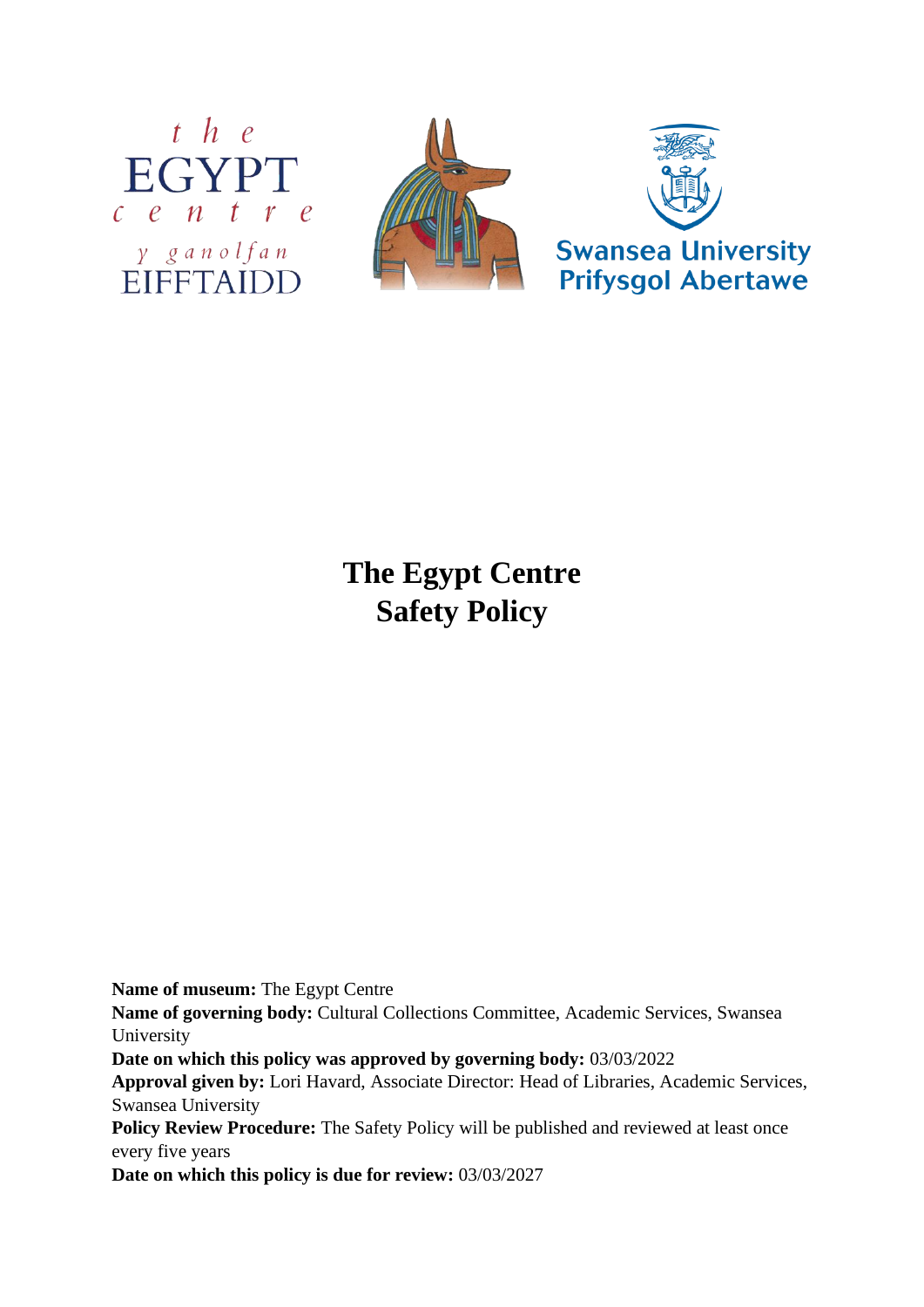# **1. Statement of the Egypt Centre's Safety Policy**

# **1.1. Statement of Intent**

The Egypt Centre is part of Swansea University and operates under the principles and practices of the University Safety Policy.

- a) This safety policy for the Egypt Centre is set within the framework of the current Swansea University Statement of Safety Policy, and arrangements for carrying it out are in accordance with the Health and Safety at Work Act 1974. This document is intended to supplement the Policy with particular reference to the health and safety of visitors to the Egypt Centre, including school groups, researchers, conferences, and volunteers. It describes specific procedures in place within the Egypt Centre, the organisation of safety within the section, and procedures for monitoring and review.
- b) This policy is intended to address all local issues of health and safety within the physical location of the Egypt Centre and provides a framework for compliance with all current safety legislation.

# **1.2. Scope of the Policy**

This policy addresses risks and hazards specifically related to activities within the Egypt Centre. Whilst it is concerned with the health and safety aspects of the fabric and services provided to this building, and safe working practices therein, detailed safety policies in relation to building maintenance, maintenance of grounds, and provision of building services are the responsibility and province of Estates Services.

# **1.3. General Policy**

The Egypt Centre

- a) is committed to providing a safe and healthy working environment for all its employees and visitors.
- b) aims to raise awareness of health and safety issues by providing advice and guidance to employees and visitors and, when appropriate, health and safety training for employees and volunteers.
- c) acknowledges that employees, volunteers, and visitors have a duty to take reasonable care for the health and safety of themselves and of other persons who may be affected by their acts or omissions at work.
- d) notes that employees, volunteers, and visitors have a duty to co-operate with the Centre to enable it to comply with any statutory requirement imposed on it by the Health and Safety at Work Act 1974, and associated relevant statutory provisions.

# **1.4. Communicating the Policy Statement**

This safety policy is issued to all members of staff and is available for the information of visitors and others in the Museum office on request. The monitoring review of Health and Safety is undertaken as described in Section 4 of this document.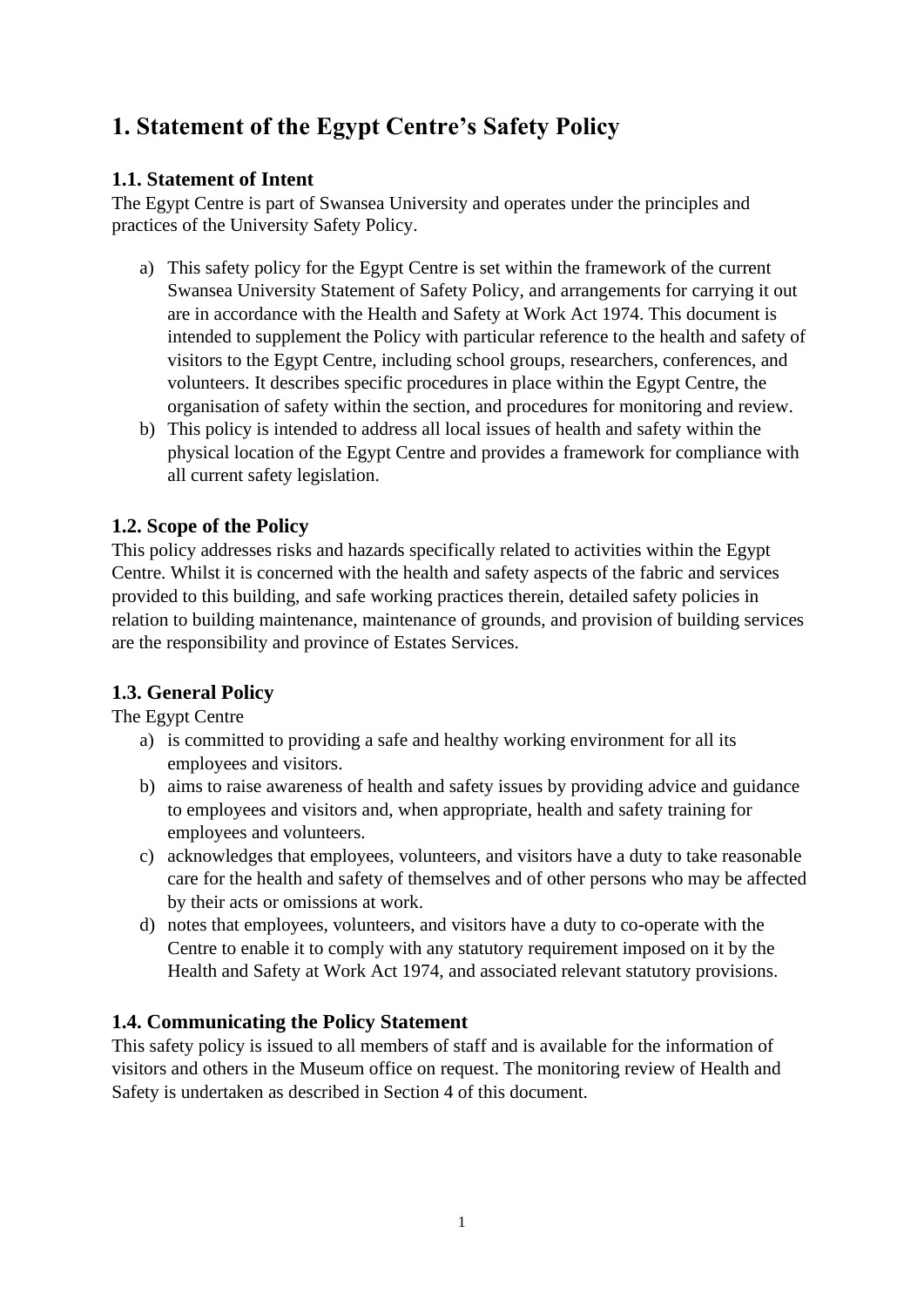# **1.5. Revision of the Statement**

The master copy of this policy is kept in the Egypt Centre office and is revised every five years (or more often if circumstances change).

# **1.6. Description of Egypt Centre**

The Egypt Centre is situated at the end of the Taliesin building, Singleton Campus, and is split over two floors.

*Ground Floor*: There are two entrances on the ground floor. The main entrance leads directly into the shop sales area. The shop sales area leads directly into the ground floor gallery (the House of Death) and also has stairs leading to the first floor foyer. Within the ground floor gallery is a small storeroom.

The second entrance is via a corridor connecting the shop sales area with Taliesin Create. Along this corridor, connecting the shop sales area with Taliesin Create is a lift leading to the first floor.

*First Floor*: The lift leads into a shared area used by the Taliesin and Egypt Centre. This in turn leads to the Egypt Centre first floor foyer. The first floor foyer can also be entered via stairs leading from the shop sales area. The first floor foyer leads directly onto the first floor (the House of Life) gallery and to the office.

# **2. The Organisation for Implementing the Policy, Including Allocation of Functions to Individuals**

# **2.1. Responsibilities for Safety Measures**

a) The Curator of the Egypt Centre is responsible for the safe working of the Museum, in conjunction with the University's Estates and Health and Safety teams. Day-to-day arrangements for general organisation of safety measures are delegated to, or supported by:

Angharad Gavin (Egypt Centre Safety Office) Mark Burden (Academic Services Facilities and Project Manager) Andrew Knight (Taliesin Safety Advisor)

b) All Egypt Centre staff and volunteers.

# **2.2. Locations and Telephone Extension Numbers of Staff Concerned with Safety Measures**

Associate Director: Head of Libraries, Academic Services (Lori Havard) Egypt Centre Safety Officer (Angharad Gavin) #2660 Egypt Centre Curator (Carolyn Graves-Brown) #6584 Facilities and Project Manager Academic Services (Mark Burden) #3518 Taliesin Safety Advisor (Andrew Knight) #5492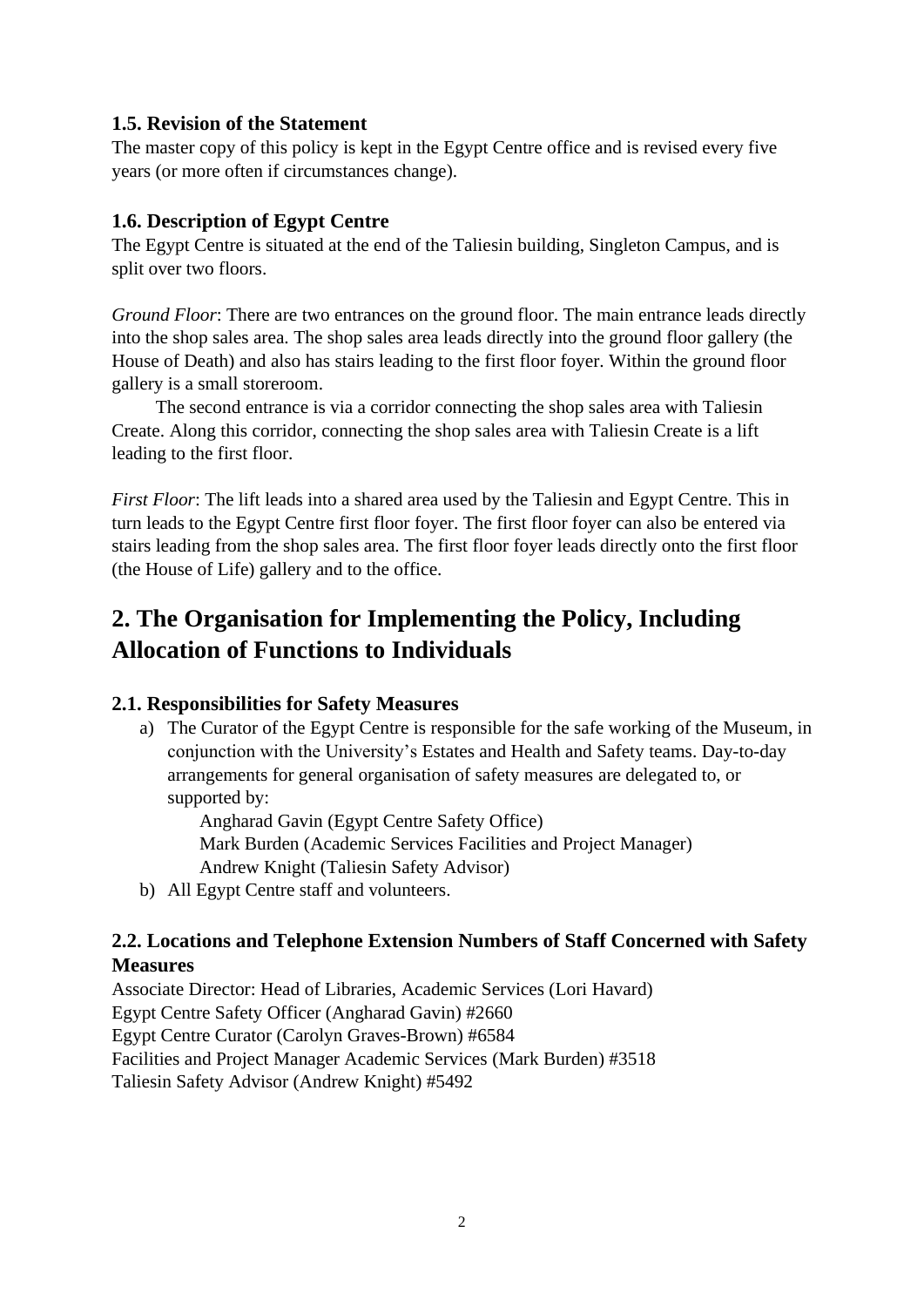# **2.3. Responsibility for Observation of Safety Precautions**

The Egypt Centre Curator is responsible for ensuring that safety measures are observed, and is assisted in this by the University, Taliesin, and Egypt Centre safety advisors. The Curator and/or Taliesin Safety Officer must be consulted over any matters of safety within the Egypt Centre and kept informed of any departmental matters likely to create hazards. These are acted upon promptly in consultation with the University Safety Officer/Assistant Safety Officer and other relevant safety agencies where necessary.

# **2.4. Building Maintenance**

The Egypt Centre's Collections Access Manager meets with a representative from Estates Services once a month to highlight any existing maintenance issues with the museum. This ensures that departmental facilities are adequately maintained. Estates Services liaise also with the Taliesin Safety Advisor as necessary.

# **2.5. Cleaning/Portering Staff**

The cleaning staff and porters are under the general supervision of Estates Services. Information and guidance is given to the cleaners in relation to cleaning any potentially hazardous area by the departmental advisor. The porters are guided by the departmental advisor and/or Curator in relation to the movement of apparatus, equipment, or items of furniture. All porters are trained in first aid.

# **3. Arrangements for Carrying Out the Functions Allocated to Individuals and Monitoring the Effect of the Safety Policy**

### **3.1. Safety Inspections/Risk Assessment**

Egypt Centre safety inspections/risk assessments are carried out annually by the Egypt Centre Safety Advisor. An inspection report is compiled by the departmental Safety Advisor and kept on file by the Egypt Centre safety advisor.

Any health and safety issues arising from an inspection are recorded, and appropriate action is recommended, together with a date for implementation. The Egypt Centre Safety Advisor has responsibility for informing the appropriate person that there is a safety problem and indicates by what date the fault must be resolved. The Safety Advisor will check, after the implementation date, that the fault has been rectified.

All members of staff are required to comply with any recommendations arising from these inspections, or others issued from time-to-time by the head of department/Safety Advisor.

### **3.2. Annual Safety Report/Risk Assessment**

The department will produce an annual safety report to be submitted to the University Safety Officer. This annual report will confirm the completion of departmental self-inspections, summarise the main matters found to require attention, and include accidents, incidents, and action taken, confirm that the departmental policy statement has been reviewed, and summarise objectives for the following year.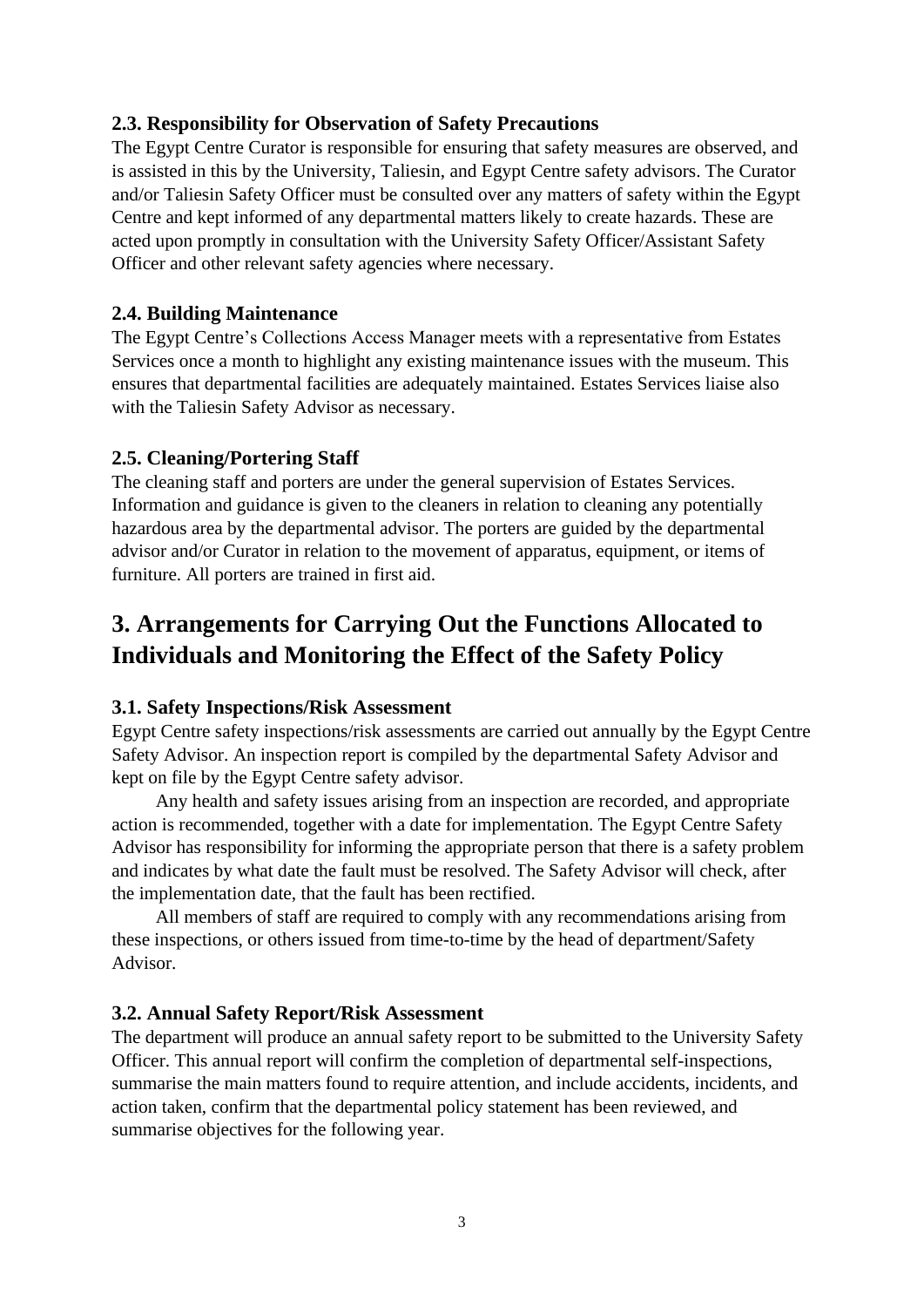# **3.3. Certificated First Aiders**

The following persons are certificated First Aiders:

| <i>NAME</i>              | <b>LOCATION</b>     | <b>TELEPHONE</b> |
|--------------------------|---------------------|------------------|
| Syd Howells              | <b>Egypt Centre</b> | 6065             |
| <b>Hannah Sweetapple</b> | <b>Egypt Centre</b> | 2660             |

The first aid box is located in the Museum office and another is on the Museum gift shop. Others are available from the Taliesin. The trained Egypt Centre First Aiders have responsibility for replenishing the Egypt Centre first aid boxes; these are checked monthly to ensure sufficient supplies.

# **3.4. Hazards/Near Miss Reporting**

To avoid accidents, it is imperative that hazards/near misses are reported on the appropriate University form online. After completion, one copy should be sent to the University Safety Officer and a second copy to the Departmental Safety Advisor. If the hazard is of an urgent nature and cannot be corrected immediately, contact the Departmental Safety Advisor, Curator, and University Safety Advisor.

### **3.5. Accidents**

All accidents must be reported to the University Safety Officer on the online Accident Report Form.

### **3.6. Fire and Evacuation**

When the fire alarm is sounded, Departmental Fire Wardens search parts of the building to ensure that it is unoccupied. Senior Egypt Centre staff will ensure all visitors, staff, and volunteers have evacuated the Museum. The Egypt Centre Volunteer Manager is a trained Fire Warden.

Museum volunteers and staff should ensure that the Museum section of the building is unoccupied (see Evacuation Procedure in Appendix I: House Rules; Evacuation Procedure, page 8).

### *3.6.1. Local Assembly Point*

Assembly Point 2 to the left of the entrance to the Library. However, due to current COVID-19 restrictions we have to maintain social distance but university staff will direct people to different points if appropriate.

### **3.7. House Rules**

This document has been drawn up to provide additional guidance to staff and visitors (copy attached as part of Appendix I page 6).

# **3.8. Late Working**

On occasions when staff are required to work late within the Egypt Centre, night security staff in Fulton House should be informed and asked to make periodic checks as to the wellbeing of the staff working late.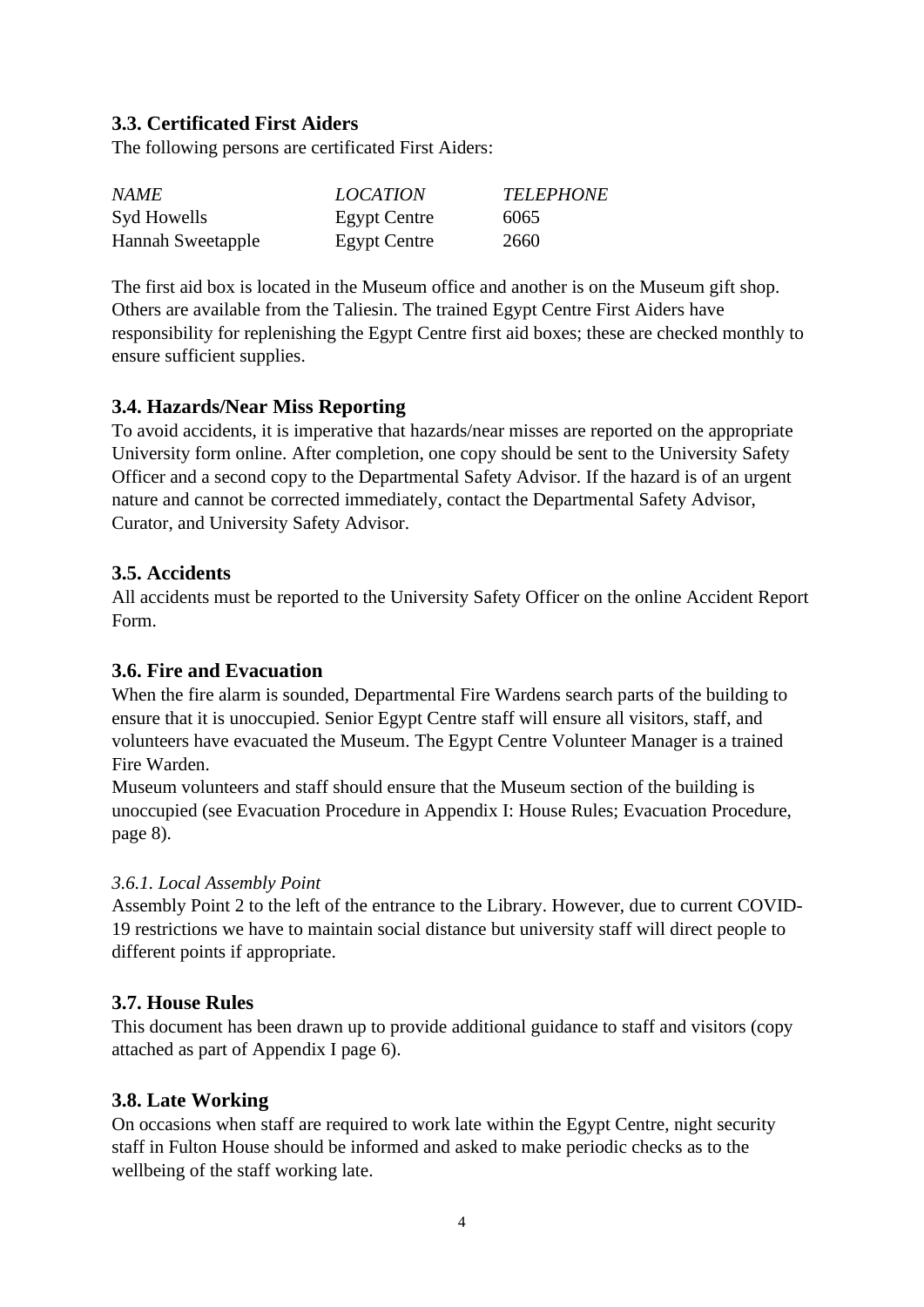# **4. Arrangements for Monitoring and Review of Policy**

### **4.1. Annual Safety Review/Risk Assessment**

Departmental safety inspections are carried out annually, as described in Section 3, by the Egypt Centre Safety Officer. Any remedial action required is recorded and communicated to the Estates Department and the University Safety Officer. Relevant results are communicated to the Taliesin Safety Adviser.

In addition to inspections of plant and machinery, the Annual Review will consider the effectiveness of procedures and propose improvements to practice.

# **4.2. Staff Meetings**

Departmental staff meetings are held on a regular basis via Zoom and health and safety is a standing item on the agenda.

# **5. COVID-19 Measures**

Due to the potential risk of coronavirus COVID-19, staff, volunteers, and visitors (including school groups) are asked to follow the Egypt Centre's guidelines on COVID-19 procedures. Staff will be required to follow all relevant COVID-19 risk assessments and health and safety procedures, and visitors will be informed by staff on arrival what COVID-19 measures are in place to ensure their safety.

School/educational group visits will be given health and safety information on their booking form, in addition to receiving an induction upon their arrival. Given the everevolving nature of the COVID-19 Pandemic, risk assessments and procedures are continually reviewed in line with Swansea University's health and safety guidance as well as Welsh Government guidance.

Swansea University COVID-19 Guidance:<https://staff.swansea.ac.uk/healthsafety/covid-19/>

Welsh Government COVID-19 Guidance:<https://gov.wales/coronavirus>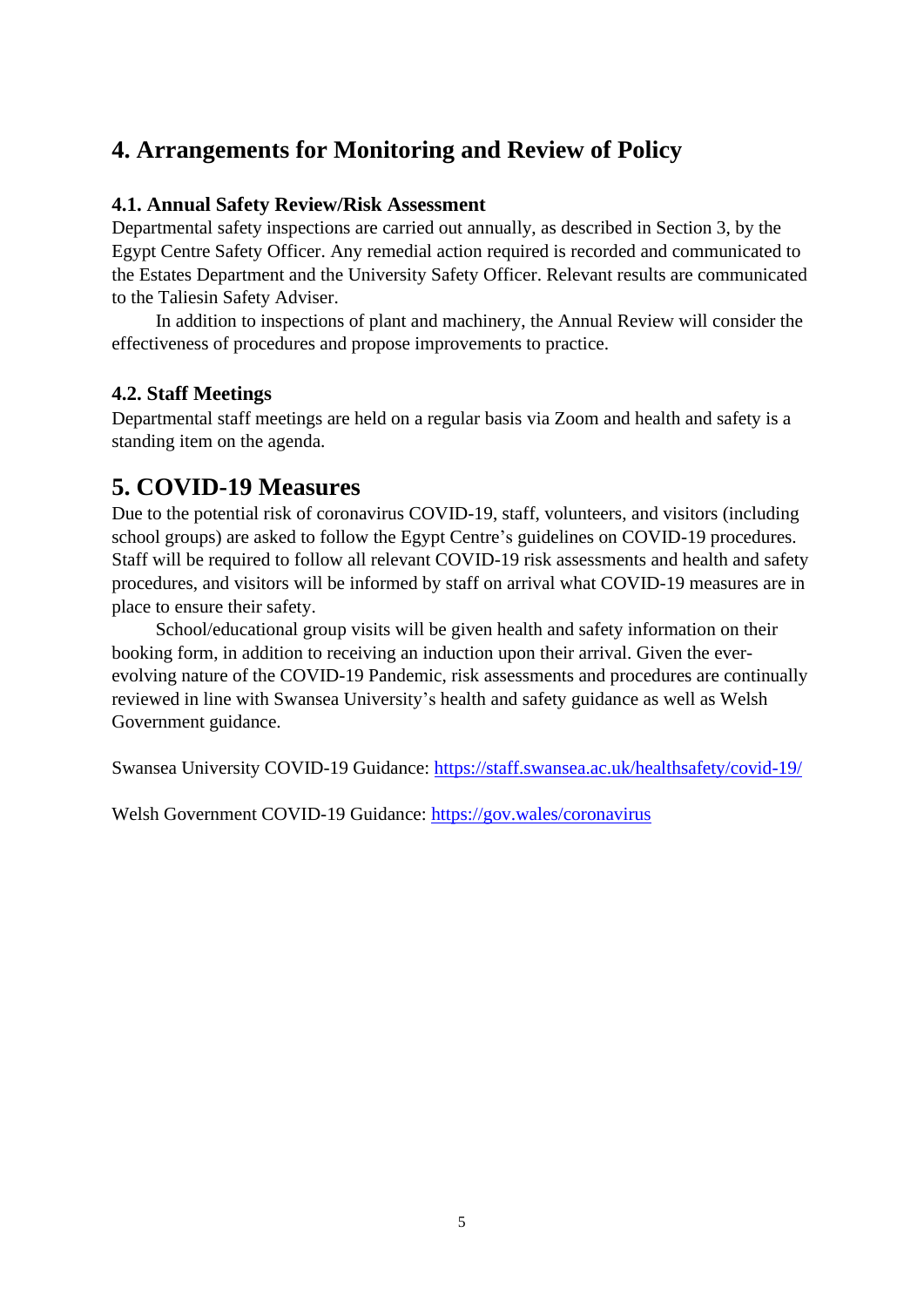# **Appendix I**

# **Egypt Centre House Rules: Health and Safety**

The "House Rules" have been drawn up as additional guidance to staff and visitors (visiting companies and contractors) to the Taliesin and are intended as a supplement to the Departmental Safety Policy. All staff and volunteers are required to comply with the rules in the promotion of high standards of personal and public safety.

It is intended that these rules should be regularly reviewed and improved and all staff and volunteers are invited to comment and submit feedback via the Curator.

#### **Work Areas**

Staff and volunteers are responsible for ensuring that the area in which they work is kept free of rubbish and hazards. The student room, galleries, and office are to be locked at all times when unattended.

#### **General/Public Areas**

This includes the passage in the Taliesin down to the storerooms as well as public areas (galleries, shop, toilets, foyer, and entrances). It is the responsibility of all staff and volunteers to ensure that the health, safety, and comfort of all visitors and workers are not jeopardised by obstructions, obstacles, litter and other hazards. This means taking active responsibility to remove such hazards and/or report them to the curator or assistant.

"*It's not my job/my rubbish/my problem*" is not an acceptable response.

### **Smoking**

Smoking is not allowed anywhere in the Egypt Centre or within five meters of the building.

### **Alcohol and Other Drugs**

Volunteers and staff cannot be at work when under influence of alcohol or any other drugs. If prescription medicines may have an impact on working, this should be discussed with the Curator

### **Water**

Drinking water is available from Taliesin Create water fountains.

#### **Security**

All contractors/visiting companies must carry identification. Staff should carry their staff ID cards and Volunteers must wear Egypt Centre Volunteer badges during their volunteering hours.

The galleries must not be left unattended and the offices and storerooms should be locked when not in use.

The gift shop must not be left unattended and all staff and volunteers should follow the correct cashing up and end of day procedures. The till should be left open and the drawer containing the float and purchasing card with PDQ machine deposited in the safe at the end of the day.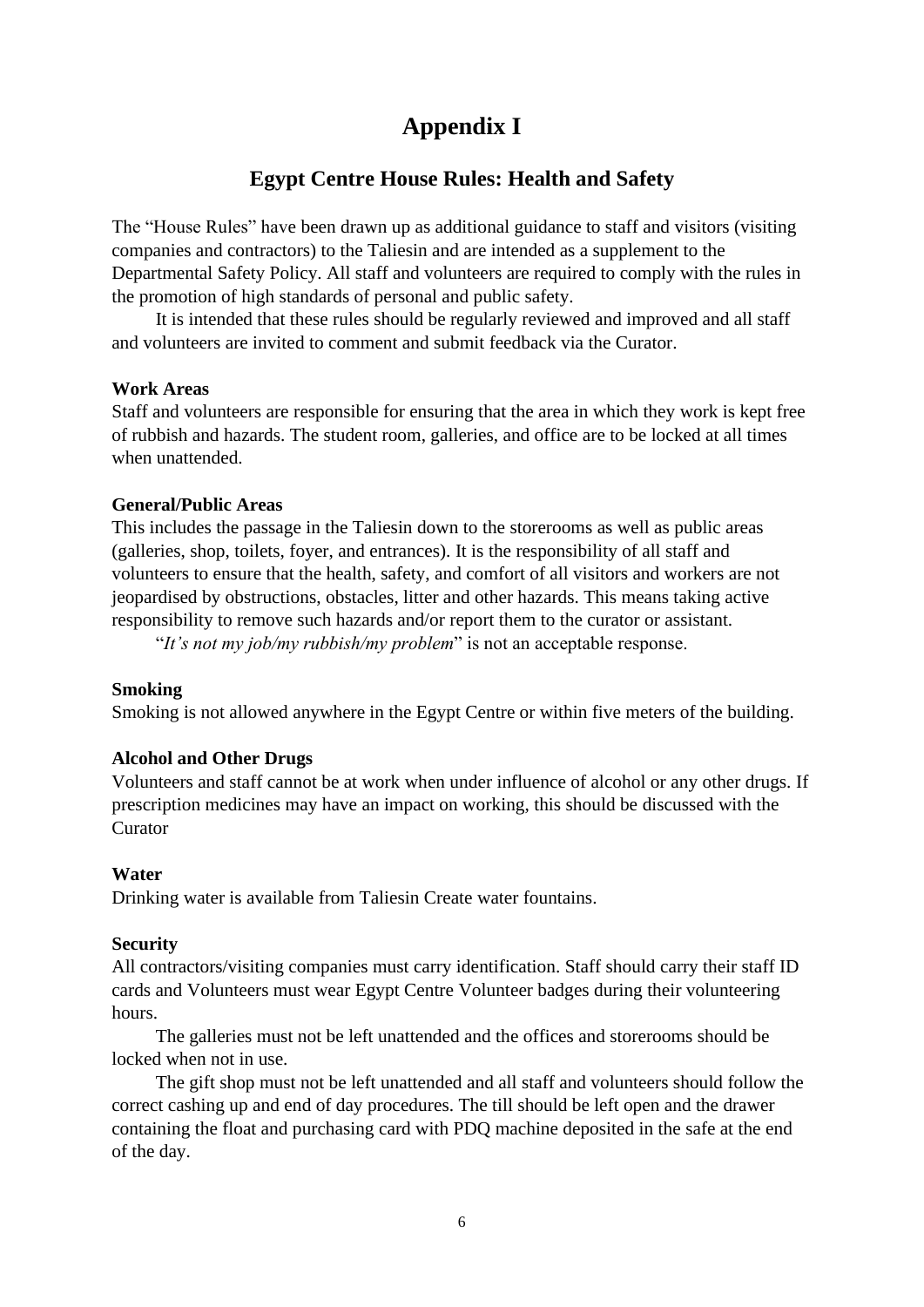Any potential security hazards are to be reported immediately to the senior member of staff in charge.

In an emergency Fulton House Security can be contacted on 333 – help is available 24/7. In emergencies, the home numbers of senior Egypt Centre and SU Libraries staff can be obtained from the Egypt Centre office and University Security Team.

**In case of threats by visitors, fire, etc., your safety comes first.** 

**Your safety is more important than that of the objects.**